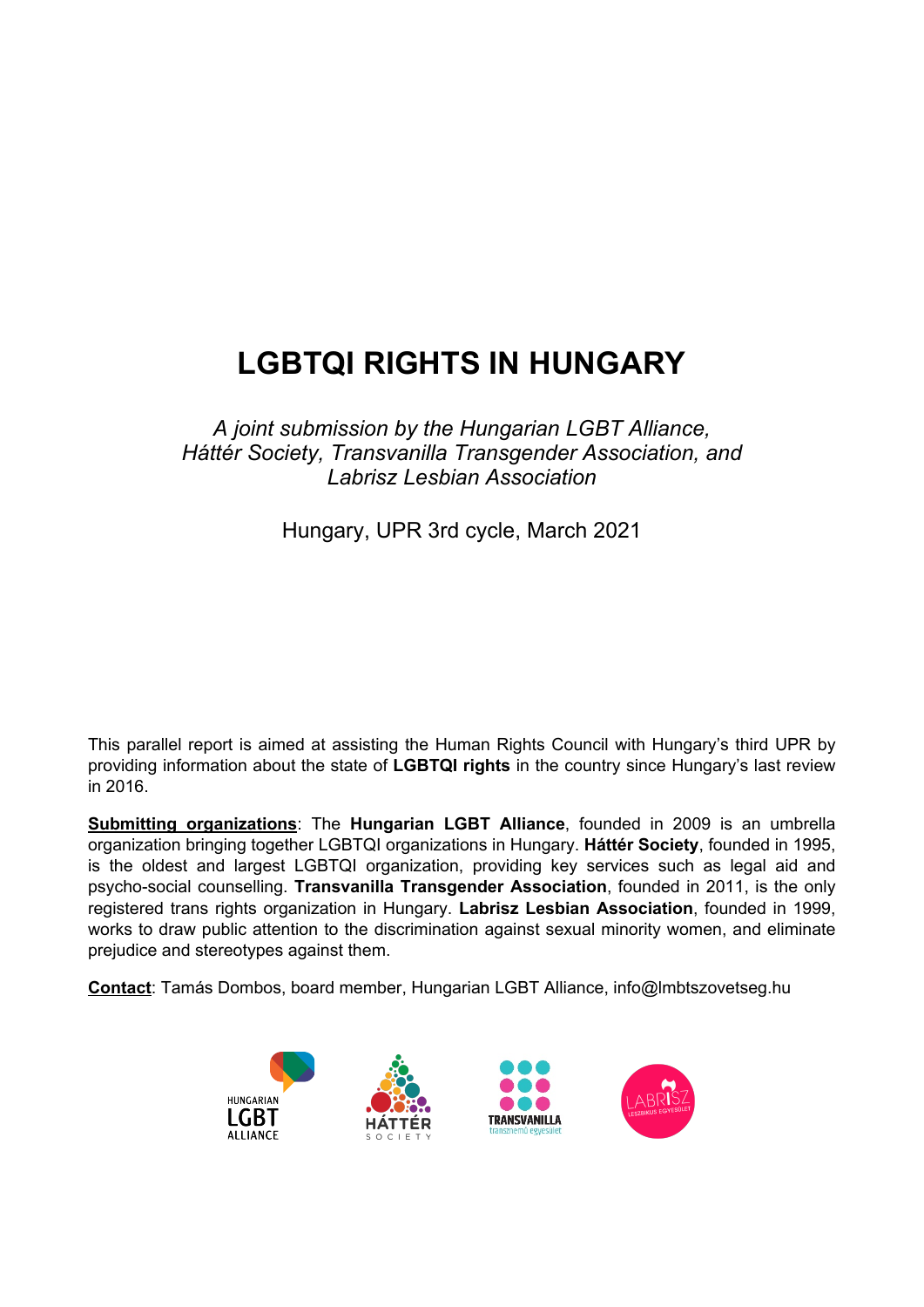#### **Implementation of recommendations**

- 1. In the previous UPR cycle, Hungary received 6 recommendations specifically addressing sexual orientation or gender identity, and 29 general recommendations relevant for LGBTQI persons as well. Of these, Hungary supported 19, supported as already being implemented 15, and noted 1 recommendation. Of the 35 recommendations, **4 have been partially implemented, 31 have not been implemented**. Of the recommendations specifically addressing sexual orientation or gender identity, none has been implemented even partially. A table showing all 37 recommendations, their implementation status and an index on which part of the current report contains relevant information on the specific recommendation is attached.
- 2. As in case of the 1st UPR cycle, the Hungarian LGBT Alliance prepared <sup>a</sup> **document 1 identifying concrete measures to be taken** to implement the UPR recommendations. The written feedback of the relevant public bodies was discussed in the relevant working groups of the **Human Rights Roundtable** set up by the government in 2012. Of the 44 concrete measures suggested by the Alliance, 13 were supported, 3 were partially supported, and 27 were rejected. Of the 44 measures suggested, **only 2 have been fully and 5 partially implemented to date**.
- 3. While Hungary supported the recommendations to adopt <sup>a</sup> **comprehensive strategy and action plan** to combat discrimination based on sexual orientation and gender identity (128.118, 128.119, 128.120, 128.122), in the *Views on conclusions and/or recommendations* it was noted that "<sup>a</sup> new independent strategy is not envisaged". Hungary supported the recommendation to provide adequate resources and functional independence to the Equal Treatment Authority (128.32), but the **Equal Treatment Authority was abolished** in November 2020 (see Para. 8). Hungary supported the development and implementation of <sup>a</sup> National Action Plan on Human Rights (128.23) and the development of human rights indicators (128.30), but no progress has been made in this field. The only major positive development was the **adoption of <sup>a</sup> police and prosecution protocol on responding to hate crimes** (128.107, see Para. 12).
- 4. The **human rights situation of LGBTQI people has significantly deteriorated** in recent years in Hungary with an increasingly hostile political and media climate (see Para. 6, 24), the adoption of laws restricting the rights of trans people (see Para. 10) and rainbow families (see Para. 36), the discriminatory implementation of existing laws (see Para. 20-22.), and the dismantling of institutions protecting the rights of LGBTQI people (see para 8).

#### **Right to equality and non-discrimination [Art. 2. UDHR, Art. 26 ICCPR, Art. 14. ECHR, Art.1 of the Protocol no.12, CEDAW/C/GC/28, Yogyakarta Principles, 2]**

- 5. The Constitution (Fundamental Law) in force since April 2011 does not **explicitly include sexual orientation and gender identity** in the list of protected characteristics in the prohibition of discrimination. $^2$  The government argues that 'other status' already covers these grounds. Further hierarchy between minority groups exists in the **Fundamental Law<sup>3</sup> and Civil Code<sup>4</sup> provisions on hate speech**, only national, ethnic, racial or religious groups are included in the closed list, **leaving LGBTQI people without any effective tools** against homophobic and transphobic hate speech.
- 6. Incitement to hatred against sexual and gender minorities is on the rise: in recent years not only extreme right wing politicians, but also **leading government officials made prejudiced statements** against these groups. House Speaker László Köver likened homosexual couples raising children to pedophiles, <sup>5</sup> Prime Minister Vikor Orbán said homosexuals should "leave our children alone",<sup>6</sup> the deputy leader of the Fidesz political group in Parliament called for banning the Pride march,<sup>7</sup> deputy Prime Minister Zsolt Semjén called for banning "gender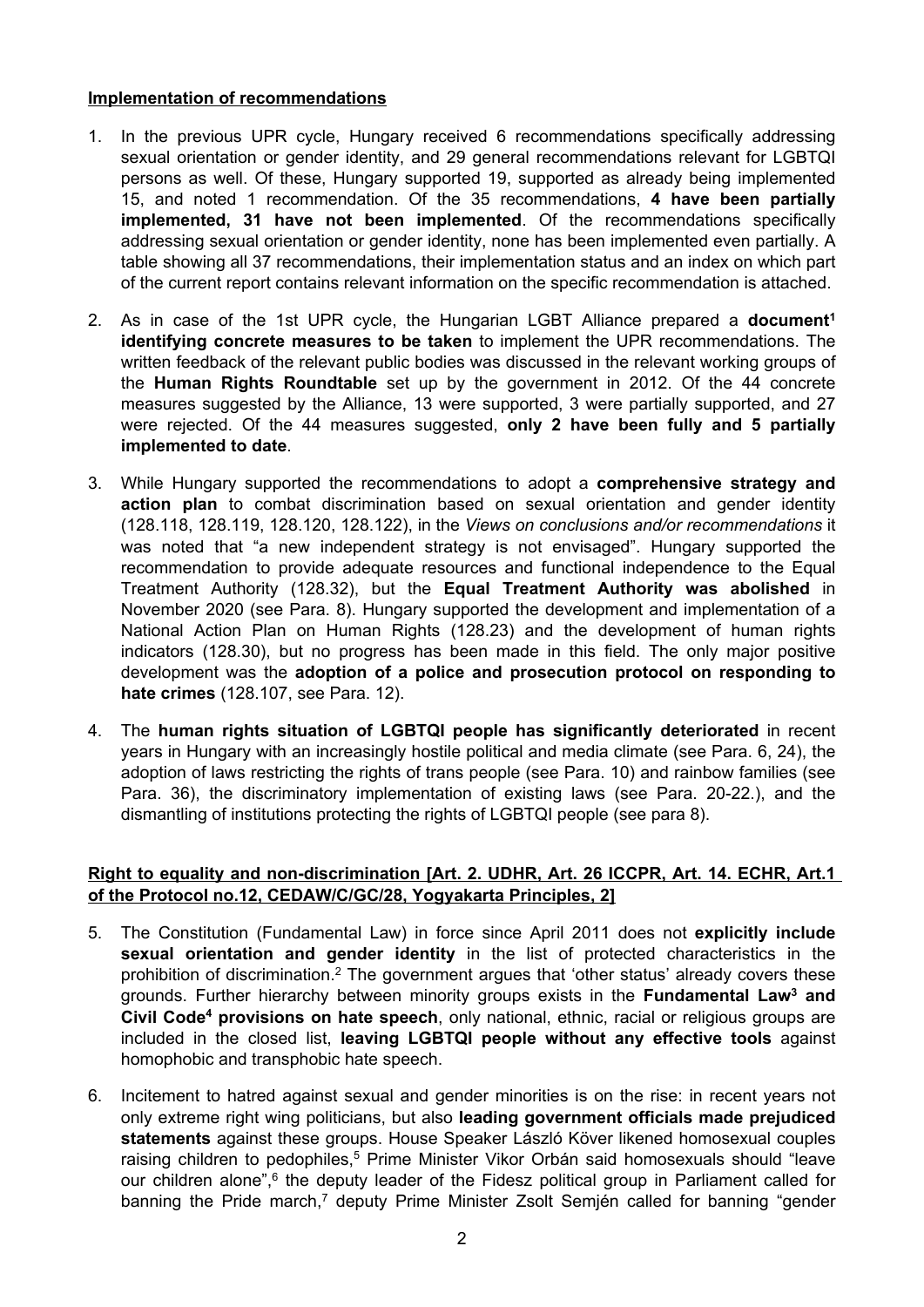propaganda" in the Fundamental Law.<sup>8</sup> No government officials distanced themselves from these statements.

- 7. These statements are particularly harmful as LGBTQI people are one of the **most discriminated social groups** in Hungary, and both public attitudes and experiences of discrimination have worsened over the past years. In 2018 53% of Hungarians would not welcome a 'homosexual' person as their neighbor, an increase from 46% in 2011.<sup>9</sup> Less than half (48%) agree that lesbian, gay and bisexual people should have the same rights as heterosexuals, and only 16% agree that transgender persons should be able to change their documents to match their gender identity. <sup>10</sup> A 2019 poll by the European Union Agency for Fundamental Rights (FRA)<sup>11</sup> found that 49% of Hungarian LGBTI respondents, and 64% of trans respondents have felt discriminated against due to being LGBTI in the 12 months preceding the research, a sharp increase for trans people since 2012 (46%). $^{\rm 12}$
- 8. On 1 December 2020, the Parliament adopted legislation to **abolish the Equal Treatment Authority** (ETA),<sup>13</sup> Hungary's most important equality body set up in 2005. The ETA had a broad mandate to investigate cases of discrimination, among others, on grounds of sexual orientation and gender identity. In recent years the ETA was one of the last public bodies standing up for the rights of LGBTQI people in Hungary. No public consultation preceded the adoption of the law. From 1 January 2020, the tasks of ETA were taken over by the Commissioner for Fundamental Rights. Since he assumed office in September 2019, the **new Commissioner has failed to protect the rights of LGBTQI people**: he has not commemorated the International Day Against Homophobia and Transphobia in May 2020, and has not responded to official petitions submitted by LGBTQI organizations.<sup>14</sup> The Global Alliance of National Human Rights Institutions deferred the consideration of the Commissioner'<sup>s</sup> accreditation due to significant concerns about the selection of the new Commissioner and his inactivity in relation to sensitive issues. 15
- 9. There are **no government sponsored campaigns or concentrated efforts** to tackle discrimination. Unlike most other minority groups (Roma, gender, disability, youth), there is no strategy or action plan on LGBTQI equality. Besides the recommendation received as part of UPR (128.118, 128.119, 128.120, 128.122), the European Commission against Racism and Intolerance (ECRI) have also called for the **adoption of an action plan** to promote tolerance towards LGBTQI persons. 16

**Recommendation 1:** Adopt <sup>a</sup> comprehensive strategy and action plan covering all spheres of life to tackle discrimination based on sexual orientation and gender identity.

**Recommendation 2:** Strengthen efforts to fighting homophobic and transphobic hate speech by amending relevant provisions of the Fundamental Law and the Civil Code, and by condemning such statements, especially if made by public officials.

**Recommendation 3:** Reestablish the Equal Treatment Authority, and include civil society organizations in the selection of the president of the Authority and the Commissioner for Fundamental Rights.

# **Right to privacy [Art. 8. ECHR, Art. 16. ICCPR, Art. 1, 2, 3, 15. CEDAW, Yogyakarta Principles, 3, 6)**

10. The Hungarian Parliament **banned legal gender recognition** on 19 May 2020. 17 The new legislation sets out that 'sex' on birth certificates is replaced by the term 'birth sex' which is defined with reference to primary sex characteristics and chromosomes. The law also states that the birth sex can under no circumstances be changed in the birth registry, and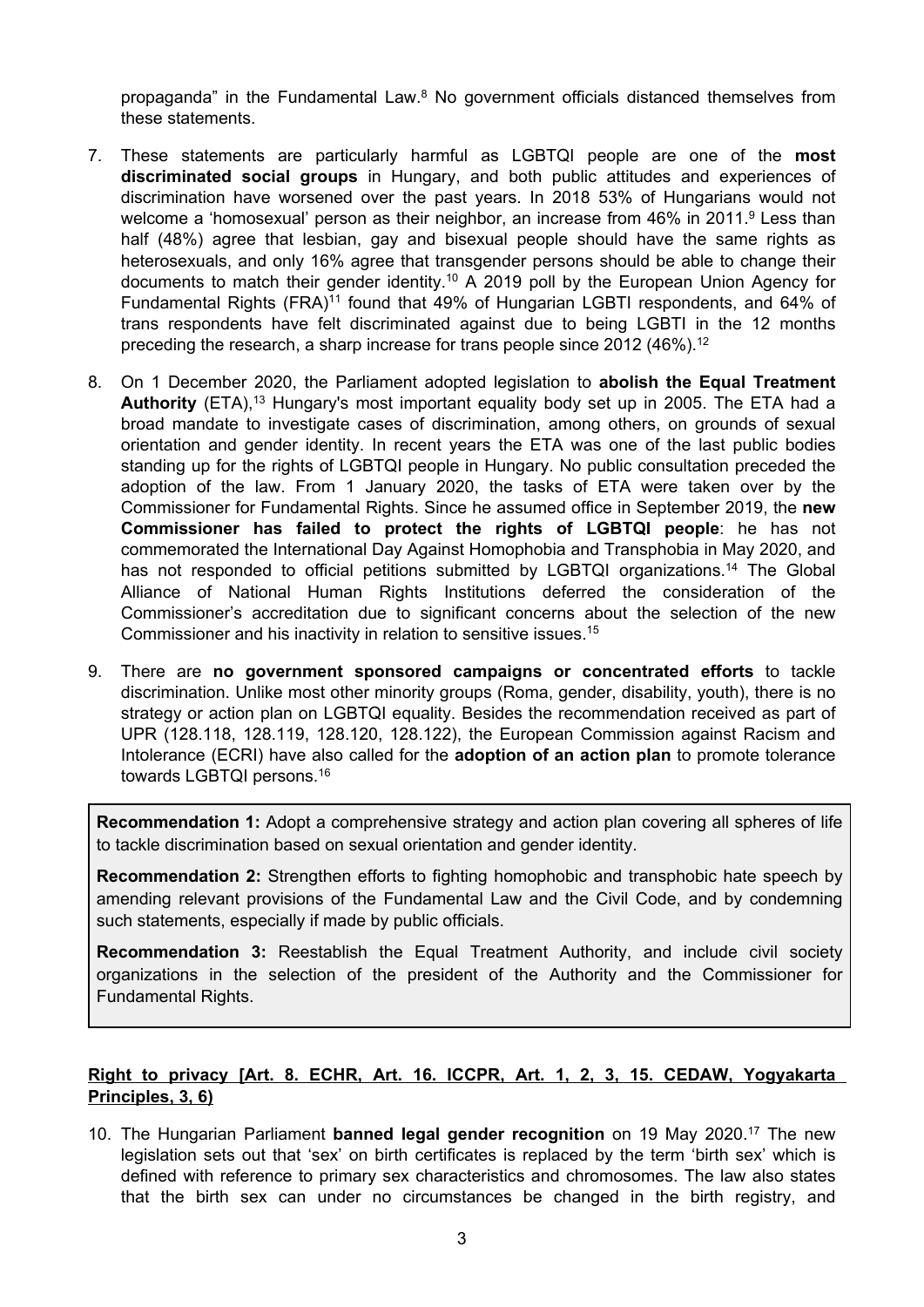subsequently in any official document. Transgender and intersex persons are not able to obtain identification documents reflecting their gender. Since legislation requires that first names are chosen from <sup>a</sup> closed list of male and female names, and that the name has to be in line with the birth sex of the person, the changing of first names to one associated with the other sex is also forbidden. The ban was condemned by the Hungarian Psychological Association,<sup>18</sup> the Equal Treatment Authority, the Council of Europe's Commissioner for Human Rights,<sup>19</sup> the European Parliament,<sup>20</sup> the UN Independent Expert on protection against violence and discrimination based on sexual orientation and gender identity, $^{21}$  the Special Rapporteur on the right of everyone to the enjoyment of the highest attainable standard of physical and mental health, the Special Rapporteur on the right to privacy, the Special Rapporteur on violence against women, its causes and consequences,<sup>22</sup> the Conference of INGOs of the Council of Europe, $^{23}$  UNAIDS, $^{24}$  and the UN High Commissioner for Human Rights. 25

**Recommendation 4:** Abolish the ban on legal gender recognition, and develop <sup>a</sup> quick, transparent and accessible procedure based on self-determination for legal gender recognition.

#### Right to life, liberty and security of the person [Art 3. UDHR, Article 6, 9 ICCPR, Art. 1-4, 6, **General Recommendation #19 CEDAW, Yogyakarta Principles, 4, 5]**

- 11. **Homophobic and transphobic hate crimes are widespread** in Hungary: the 2019 EU FRA survey<sup>26</sup> found that 15% of Hungarian LGBTQI respondents had been physically or sexually attacked and 53% had been harassed in person due to being LGBTI in the 5 years preceding the research. A survey by Háttér<sup>27</sup> among LGBT people in 2016 found that 46% have witnessed or experienced in person or online hate speech or hate crime, but **only 10% of them reported** them to the authorities. 60% said making such <sup>a</sup> report was too complicated: there were too many steps involved, they had to tell their story multiple times and the officials were not prepared to deal with LGBT victims.
- 12. Since 2013 the **Criminal Code explicitly includes sexual orientation and gender identity in its hate speech and hate crimes provisions.<sup>28</sup> In 2019 both the police<sup>29</sup> and the** prosecution<sup>30</sup> service **adopted protocols** on responding to hate crimes with a list of bias indicators. The protocol expanded the **network of hate crime investigators** and besides the national and county level coordinators, there should also be <sup>a</sup> local hate crime mentor in each police precinct. The local mentors, however, were appointed in <sup>a</sup> haphazard way, many of them **did not receive proper training**, they have to carry out this task on top of their regular work, and there are still many precincts / counties without an appointed official. There is no similar network at the prosecution service. **Data collection on crimes has been improved**: since July 1, 2019 it is possible to mark any crime as a hate crime,<sup>31</sup> and record if it was based on sexual orientation or gender identity. While there is <sup>a</sup> public interface to access crime statistics,<sup>32</sup> hate crime specific fields are not available in the public interface. As opposed to the adequate legislative framework, law enforcement agencies often continue to **disregard the hate motivation** treating hate crimes as regular crimes, resulting in less efficient investigation and lower sanctions. $^{\rm 33}$
- 13. There are **no publicly funded victim support services** tailored to the needs of hate crime victims.<sup>34</sup> There is no training on hate crimes for the staff of public victim support services, and when such training was offered free of charge by Háttér, the relevant authorities first agreed, and then declined participation.<sup>35</sup> Access to free legal aid is limited due to bureaucratic requirements and shortage of lawyers and NGOs contracted to provide such service. Research among healthcare providers $^{\rm 36}$  found that they are not prepared to offer proper care for victims of hate crimes, especially regarding the mental health impacts of such crimes.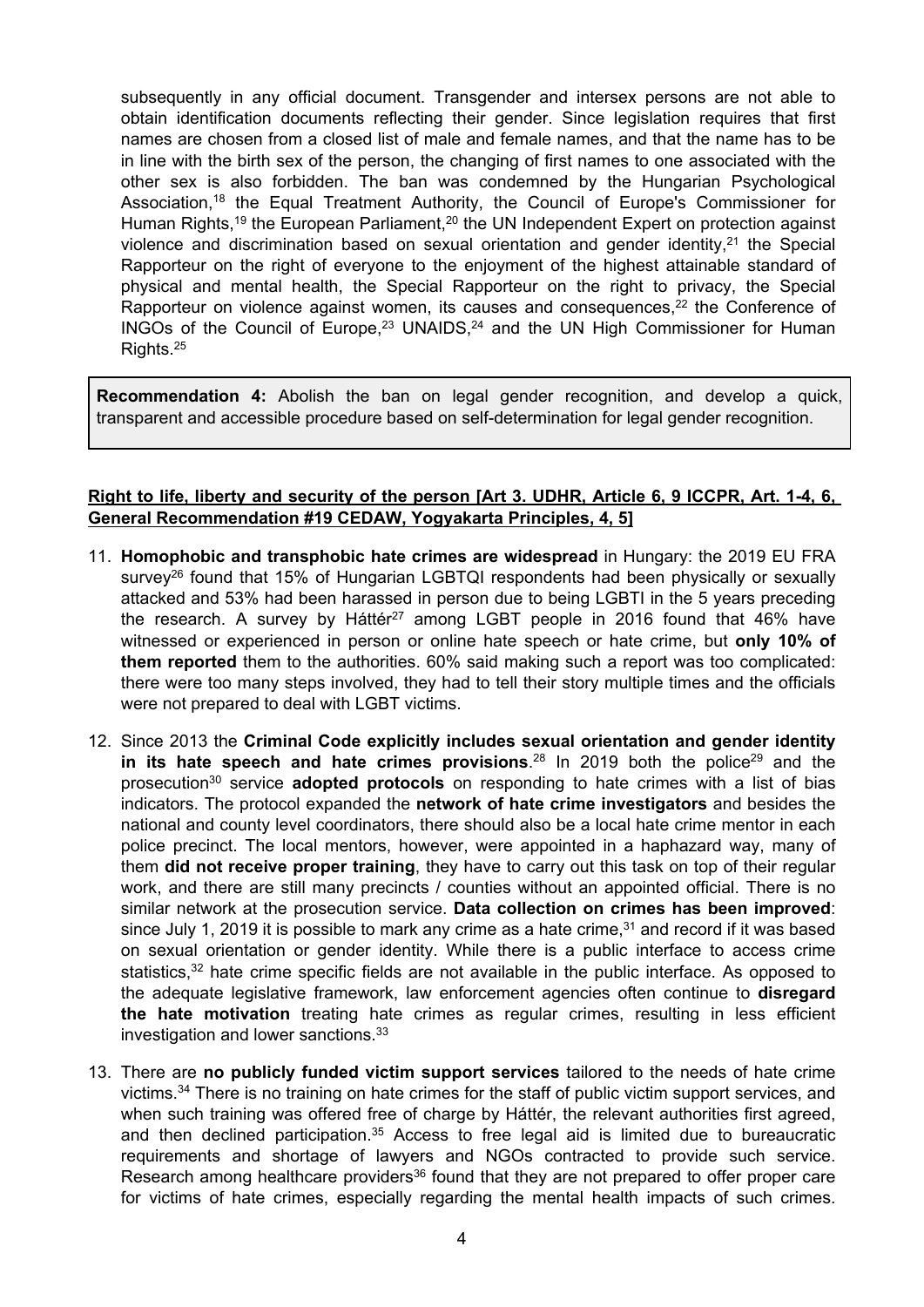There are **no measures to encourage reporting** or prevention. ECRI recommended that the National Crime Prevention Strategy be revised to better combat bias-motivated crime. <sup>37</sup> As part of the review of the 2nd cycle UPR recommendations in 2018, the Ministry of Interior supported recommendations made by the Hungarian LGBT Alliance to set up <sup>a</sup> national coordination mechanism and to adopt <sup>a</sup> hate crime strategy and action plan, but no progress has been made.

**Recommendation 5:** Improve quality and access to victim support and legal aid services for victims of hate crimes by training professionals, decreasing bureaucratic barriers, and providing public funding to civil society organizations offering support services tailored to the needs of hate crime victims.

**Recommendation 6:** Take comprehensive measures to prevent hate crimes and encourage victims to report the incidents.

### **Right to employment [Art 6. ICESCR, Art. 11, 13, 16 [1], [h] CEDAW, Yogyakarta Principles, 12]**

- 14. According to the 2019 FRA LGBT survey, **14% of Hungarian LGBTI respondents faced discrimination when looking for work**, and 17% at the workplace in the 12 months preceding the research. These numbers are particularly high taking into consideration that **45% of respondents are not out to any colleague at work**, and only 12% are out to all. A study by Háttér in 2016<sup>38</sup> found that 54% maintained at work that they had different-sex partners for fear of being discriminated, and 44% of respondents felt lonely at work because of being LGBTQI.
- 15. According to the 2019 FRA survey **trans people** are nearly twice as likely to report discrimination in the field of employment: 22% experienced such behavior when looking for work, and 42% while already at work. According to the 2016 study by Háttér,<sup>39</sup> trans people were much more likely to be unemployed at the time of the survey (12% v. 5%); 62% of trans respondents have experienced **long-term unemployment** throughout their life.
- 16. The Equal Treatment Act<sup>40</sup> and the Labor Code<sup>41</sup> sanction discrimination in employment. However, **reporting discrimination remains alarmingly low**, according to the 2019 FRA survey, only 5% of those experiencing discrimination in any field of life reported it. A 2016 study by Háttér<sup>42</sup> found that while 87% of HR professionals surveyed knew that Hungarian legislation prohibits discrimination based on sexual orientation and gender identity in the field of employment, only **29% knew the employer has to intervene in case of homophobic and transphobic harassment** among colleagues, and only 18% provide the same benefits for same-sex partners as they do for different-sex spouses.
- 17. Although employers can introduce so-called **equal opportunity plans**, only the public sector is obliged to do so. The 2016 Hatter survey<sup>43</sup> found that only 18% of LGBTQI respondents reported that their employer had equal opportunities plans or non-discrimination policies.

**Recommendation 7**: Extend the requirement to adopt equal opportunity plans to all public and private employers and issue guidelines on their content with specific reference to the needs of LGBTQI employees.

**Recommendation 8:** Develop programs improving the employability of trans persons to prevent long-term unemployment including trainings and financial incentives to employ them.

**Recommendation 9**: Introduce financial incentives for employers to provide diversity trainings for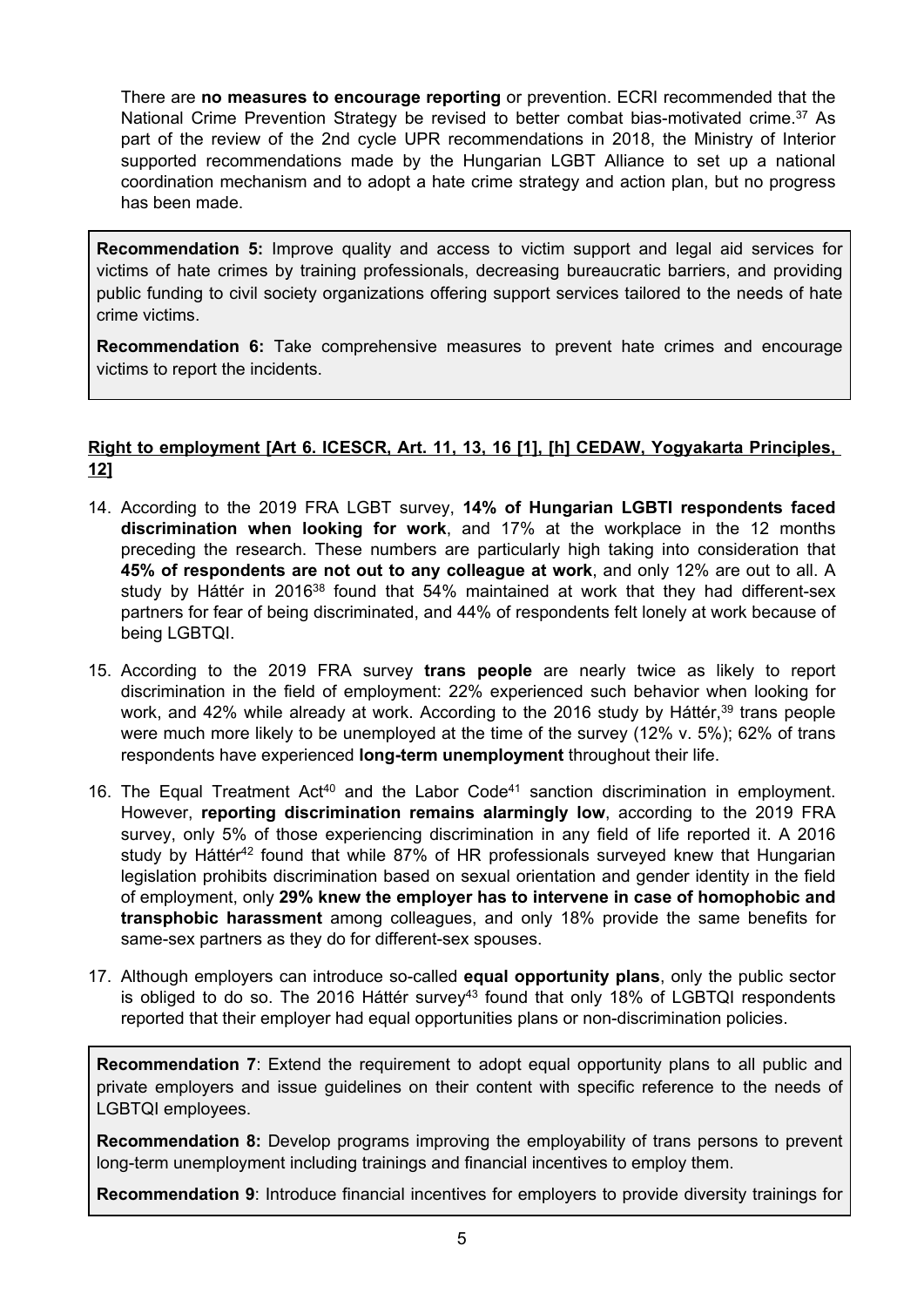their employees specifically including LGBTQI issues.

### **Right to freedom of expression, association and peaceful assembly [Art. 20. UDHR, Art. 21. ICCPR, Art. 10 and 11. ECHR, Yogyakarta Principles, 20]**

- 18. Pride Marches have **not been banned since 2012**. The police offer adequate protection for the march itself, but attacks against participants coming to or leaving the Pride March still occur. Between 2014 and 2018, the organizers criticized the police for over-securitizing the march; in 2019 the court agreed with the organizers, and ordered the police not to use excessive security measures.<sup>44</sup> Politicians of the extreme right-wing Mi Hazánk,<sup>45</sup> as well as deputy leader of the Fidesz parliamentary group István Boldog<sup>46</sup> called for banning the pride march. The government has not condemned any of these statements.
- 19. Due to the security measures at the march, extreme right-wing groups changed their tactics in 2019: they no longer attack the march itself, but **disrupt smaller community events** of the Budapest Pride Cultural Festival such as panel discussions, movie screenings or workshops, especially events linked to the 'Getting to Know LGBT People' school program run by Labrisz Lesbian Association and Szimpozion Association. Extremists associated with the Hatvannégy Vármegye Ifjúsági Mozgalom and Mi Hazánk enter the premises of the events without permission (in some cases by using violence against the organizers who try to keep them outside), harass and threaten the participants, damage the premises, and disrupt the events by shouting or banging on the door. The **police fail to provide proper protection for these events**: they either do not show up at the events at all, show up late, or only observe the events, but do not intervene even if unlawful acts are committed. In November 2020 the Budapest Regional Court found that such inactivity on behalf of the police was unlawful.<sup>47</sup> In some cases the police started criminal investigations against those disrupting the events, but years after the incidents, no charges have been made against the perpetrators yet.
- 20. **Freedom of expression** by LGBTQI NGOs and companies supporting their equality have also been under attack by extremist groups, and most recently by public bodies as well. In October 2019, **Coca Cola was imposed <sup>a</sup> fine of 500.000 HUF** (1.400 EUR) for featuring <sup>a</sup> gay and <sup>a</sup> lesbian couple in their billboard campaign #loveislove. 48 The consumer protection authority argued that the portrayal of same-sex couples in advertisements damages the physical, mental, emotional, or moral development of children and adolescents. Háttér launched cases at the Equal Treatment Authority, the Commissioner for Fundamental Rights and the prosecution service, but no public bodies were willing to challenge the decision of the consumer protection authority.
- 21. In September 2020, Labrisz published <sup>a</sup> fairy tale collection called *Fairyland is for Everyone* (*Meseország mindenkié*) with diverse (including LGBT+) characters. Mi Hazánk MP Dóra Dúró shredded the book publicly,<sup>49</sup> the party organized a demonstration in front of the office of Labrisz, $^{50}$  a conservative online platform called for a boycott against bookshops where the book was sold.<sup>51</sup> Posters and stickers were placed on bookshops saying "homosexual propaganda literature harming children is sold here".<sup>52</sup> Prime Minister Viktor Orbán said homosexuals should "leave our children alone". <sup>53</sup> Minister Gergely Gulyás threatened professionals using the book in educational settings with criminal charges. 54 In January 2021, the consumer protection authority **ordered that Labrisz change the cover of the book** to clearly state that it includes "patterns of behavior deviating from traditional gender roles". 55 Several local governments (Mezőkövesd,<sup>56</sup> Budapest XXI. Csepel,<sup>57</sup> Diósd,<sup>58</sup> Veszprém<sup>59</sup>) **banned the use of the storybook** in their educational institutions, and one local government (Nagykáta) adopted a ban on "LGBTQ-propaganda" in all of its institutions.<sup>60</sup> The Government County Office found the ban of Mezőkövesd unlawful, arguing that the local government had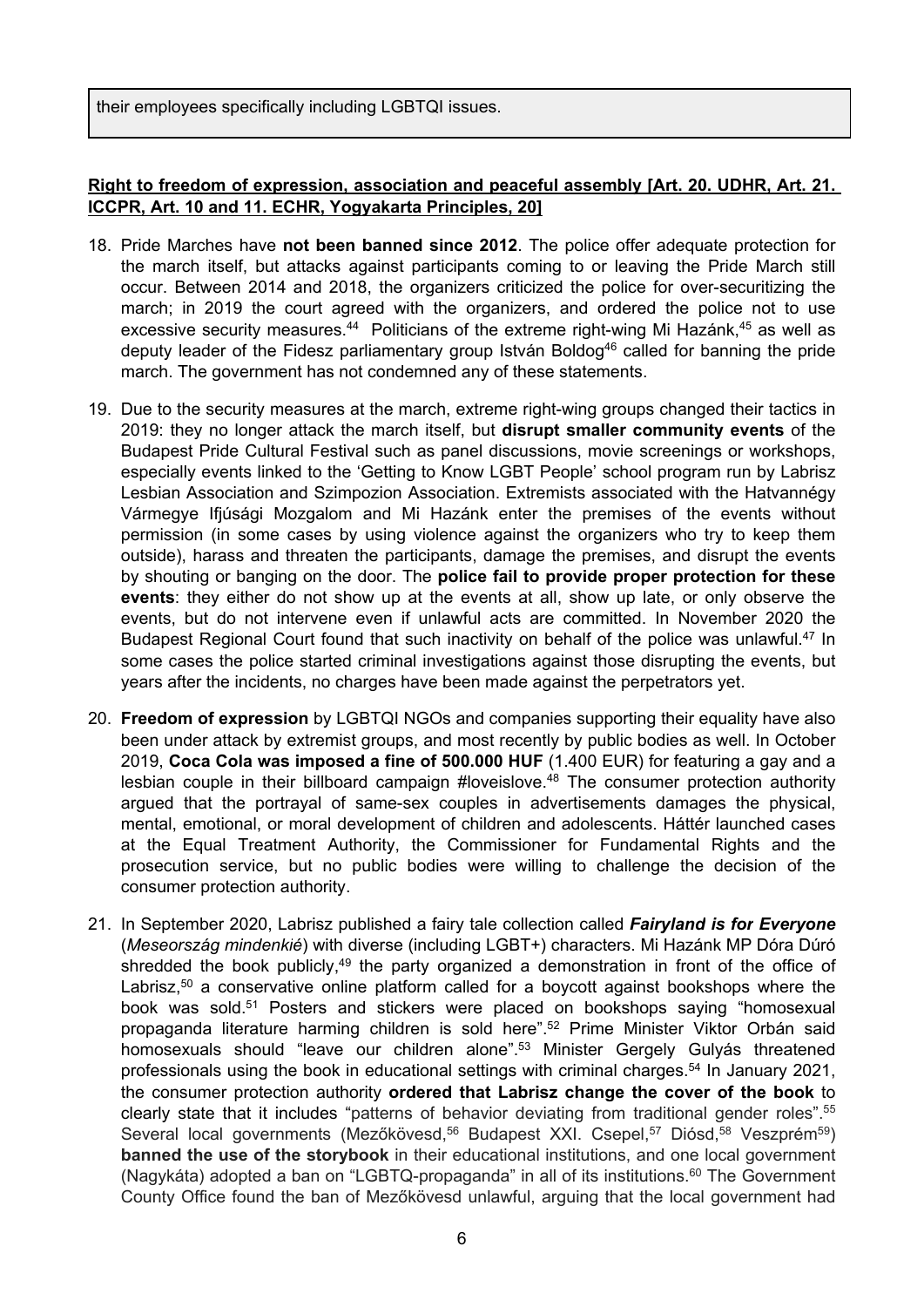no legal power to issue such a ban.<sup>61</sup>

- 22. In March 2021 the Media Council **launched an investigation against RTL Klub**, the largest commercial channel for airing <sup>a</sup> video about rainbow families as public service advertisement before 9pm.<sup>62</sup> The Council argues the video featuring same-sex families and experts was harmful for children under age 16. The **Media Council applies clear double standards** regarding LGBTQI issues: it allows for hate speech against LGBTQI people, but penalizes anti-majoritarian speech and restricts the portrayal of LGBTQI people. E.g. the Media Council found no violation when <sup>a</sup> TV program described same-sex sexual attraction as sickness, deviance and distortion of personality;<sup>63</sup> when a TV program likened same-sex families to dog poo; <sup>64</sup> when <sup>a</sup> guest on <sup>a</sup> TV program expressed his support for illegally removing the "faggot flag" from public buildings, which is <sup>a</sup> symbol for "sick and deranged life form." 65 The Media Council, however, did impose <sup>a</sup> 100.000 HUF fine when <sup>a</sup> left-wing mayor criticized the hatespeech of the governing parties, which he described as <sup>a</sup> "fearful bunch of white, Christian, heterosexual men".<sup>66</sup>
- 23. Not only companies and organizations, but also individuals are put under immense pressure to keep silent about LGBTQI issues. If someone speaks up against growing political hostility they **risk losing their jobs or livelihood**. For example, in March 2021 two sport reporters were fired from <sup>a</sup> pro-government commercial TV channel after they expressed their support for <sup>a</sup> soccer player who joined the #familyisfamily campaign calling for the social acceptance of same-sex families and criticizing recent amendments to adoption legislation (see Para. 36). $\rm ^{67}$
- 24. The government and pro-government media conduct <sup>a</sup> **smear campaign against human rights organizations**, targeting specifically organizations working on the rights of LGBTQI people. Pro-government news portals such as Pesti Srácok, Origo, 888.hu, Vasárnap.hu talk about LGBTQI issues as <sup>a</sup> form of ideology, and claim that LGBTQI organizations work to recruit children to become LGBTQI. LGBTQI organizations are often referred to as "LGBTQP" – the "P" standing for pedophilia – conflating lawful sexual orientation and gender identity with unlawful paraphilias. In March 2020 Prime Minister Viktor Orbán called for getting rid of "LGBTQ-madness". 68
- 25. LGBTQI organizations find it extremely **difficult to receive public funding**. Legislation stigmatizing foreign funded organizations<sup>69</sup> is still in force, even though it has been found to violate EU law.<sup>70</sup> Calls for proposals prioritize issues that make successful application of LGBTQI organizations nearly impossible. In case LGBTQI organizations do apply with strong proposals, their proposals are evaluated unfavorably or unlawful measures are applied to exclude them from funding, e.g. in case of Tempus Foundation regarding <sup>a</sup> proposal by Háttér Society. 71

**Recommendation 10:** Abolish local ordinances restricting freedom of expression of LGBTQI people and NGOs, and refrain from the discriminative application of existing laws to limit the portrayal of LGBTQI people.

**Recommendation 11:** Ensure appropriate protection by the police for LGBTQI community events.

**Recommendation 12**: Ensure an enabling environment for LGBTQI NGOs by avoiding stigmatizing statements and providing appropriate funding for their work.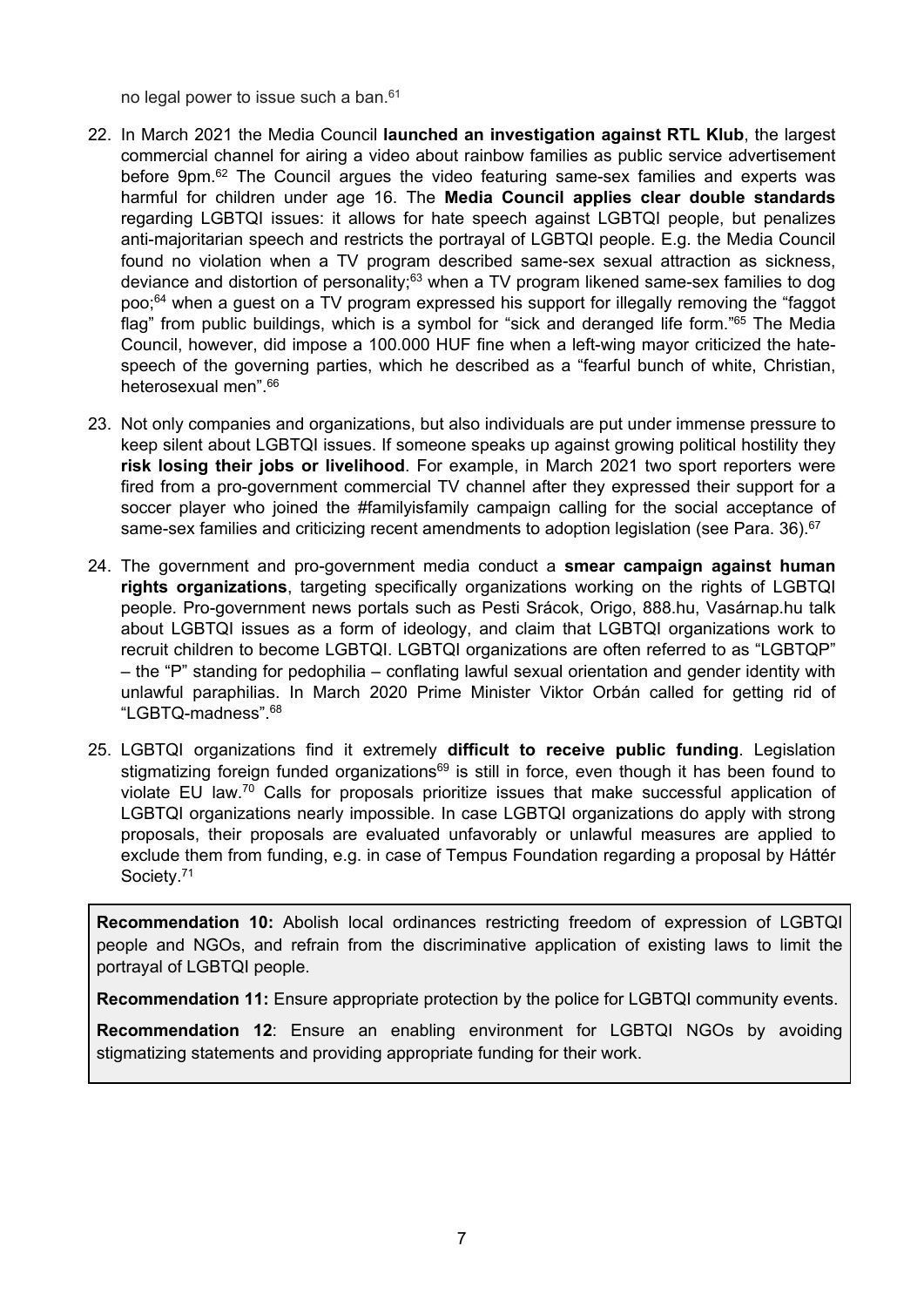# **Right to education [Art. 26 UDHR, Art. 13 ICESCR, Art. 10 CEDAW, Yogyakarta Principles, 16]**

- 26. **School bullying** against LGBTQI youth is very widespread in Hungary. A survey by Háttér among LGBTQI youth aged 13-21<sup>72</sup> have found that 63% of them have been subjected to verbal harassment, 22% to physical harassment and 13% to physical assault during the school year 2016-2017. Two thirds (66%) of LGBTQI students did not report such incidents, the majority of those who did report experienced **inactivity from the school staff**. A 2020 survey among teachers<sup>73</sup> found that only 13% of them thought their school was fully prepared to prevent and respond to bullying. Only 31% responded that their school had teachers trained to handle bullying, 26% that they had <sup>a</sup> protocol to follow in case of bullying, 20% that they recorded bullying incidents. This is largely explained by the fact that there is currently **no obligation for educational institutions to implement policies against bullying.**
- 27. The latest **National Core Curriculum,** introduced in 2020, 74 **lacks LGBTQI topics** that could contribute to fostering an inclusive school environment and boosting the self-esteem of LGBTQI students. Instead, it keeps LGBTQI people completely invisible and works to indoctrinate children and young people with Christian nationalist, traditionalist, heteronormative views in which gender equality and gender and sexual diversity are not considered to be values. By propagating <sup>a</sup> narrow, exclusive heteronormative nuclear family model with traditional gender roles and labor division as the ideal, <sup>a</sup> great number of families are excluded from this normative framework. Since textbook publishing was monopolized by the state in 2013, all textbooks follow closely the ideology of the National Core Curriculum.
- 28. NGOs Labrisz and Szimpozion operate <sup>a</sup> **school education program** entitled 'Getting to Know LGBT People',<sup>75</sup> but they find it **increasingly difficult to access schools**. In 2019, Mi Hazánk MP Dóra Dúró proposed <sup>a</sup> parliamentary resolution to ban such programs from schools. <sup>76</sup> While the proposal was voted down, <sup>a</sup> new provision was added to the National Public Education Act according to which the headmaster of <sup>a</sup> school can be suspended if they allow educational or informational activities in the school which violate the rights of the children as declared in the Fundamental Law.<sup>77</sup> Even though the provision looks neutral, the circumstances of its adoption (in direct response to the proposal by Mi Hazánk) and the emerging interpretation of public bodies that any portrayal of LGBTQI people is detrimental to children (see Para. 20-22), the provision is likely to **discourage headmasters from allowing such programs in schools**. In December 2020, an **amendment to the Fundamental Law** was adopted adding <sup>a</sup> new provision stating that "Hungary protects children's right to their identity in line with their birth sex, and their right to education according to our country's constitutional identity and system of values based on Christian culture". 78 This will have a chilling effect and further deter schools from discussing LGBTQI issues in <sup>a</sup> neutral or positive light, and force parents and educational institutions to educate children in line with the government'<sup>s</sup> understanding of sex and gender.

**Recommendation 13**: Amend the law on the National Core Curriculum and the Framework Curricula to include information on sexual orientation/gender identity.

**Recommendation 14**: Ensure that all textbooks and other educational materials authorized for use in public education cover sexual orientation and gender identity in an objective manner, and promote tolerance and respect for LGBTQI persons.

**Recommendation 15**: Issue <sup>a</sup> model policy of non-discrimination and anti-bullying for educational institutions with reference to sexual orientation/gender identity and expression.

**Recommendation 16**: Integrate issues of homophobic and transphobic bullying into anti-violence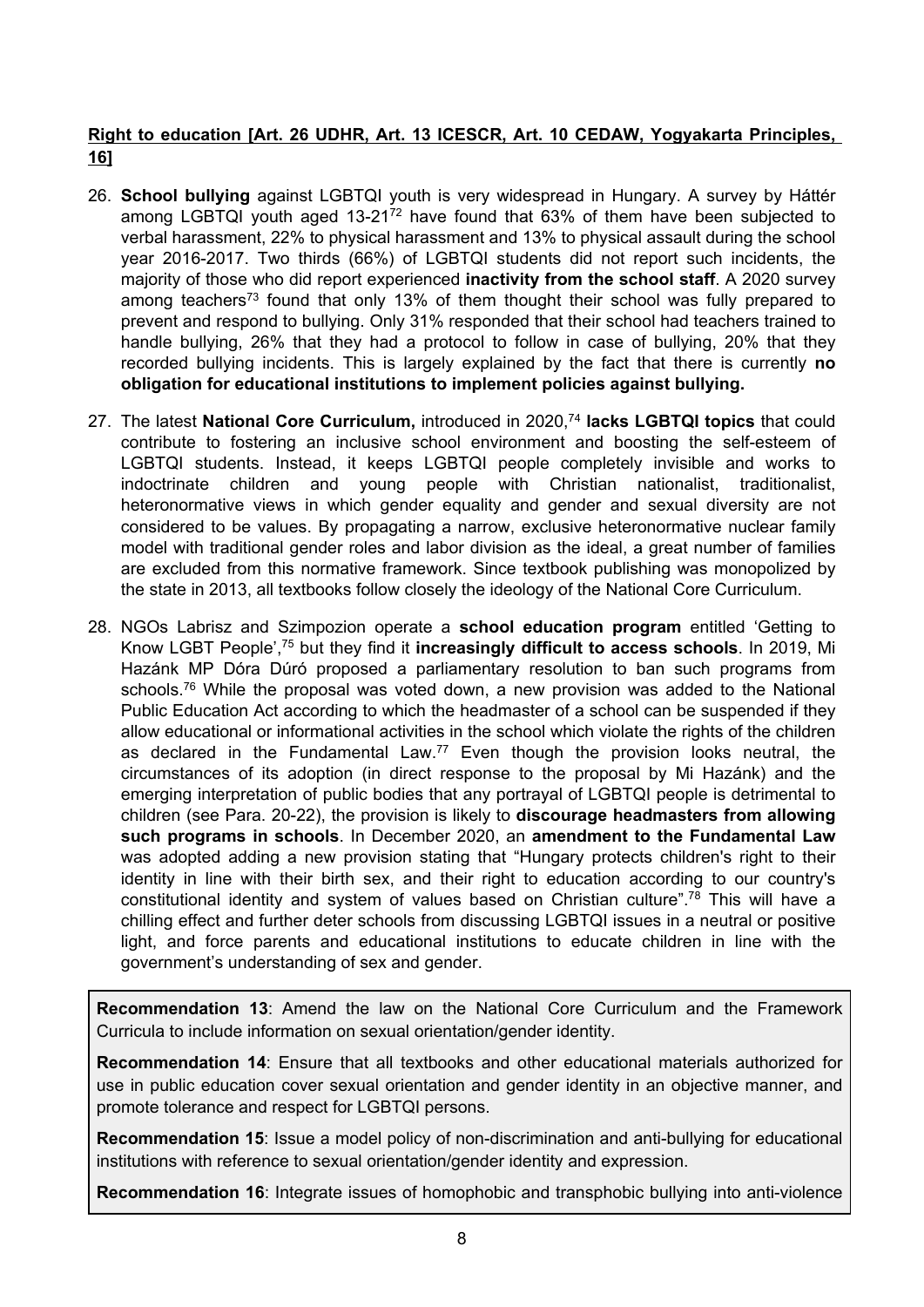and safe school programs.

# **Right to health [Art. 25. UDHR, Art. 12(1) ICESCR, CESCR'<sup>s</sup> General Comment #14, 20, Art. 12, 11[f] General Rec. #19, #24 CEDAW, Yogyakarta Principles, 17, 18]**

- 29. Discrimination based on sexual orientation and gender identity in the field of healthcare has **significantly increased** in recent years in Hungary. While in the 2012 FRA survey only 10% of Hungarian LGBT respondents reported discrimination by healthcare personnel, in 2019 this increased to 22%, the **highest proportion in the European Union**. Trans and intersex people are significantly more vulnerable: 38% of trans and 72% of intersex respondents reported discrimination in the field of health. These numbers are particularly high taking into consideration that **69% of respondents are not out to any medical staff/health care provider**, and only 4% are out to all. A survey among healthcare professionals in 2019<sup>79</sup> confirmed the same: 94% of respondents had heard stereotypes and prejudiced views about LGBTI people during their work or studies. 52% witnessed humiliation and intimidation, and 23% rejection of service based on sexual orientation, gender identity or sex characteristics.
- 30. The ban of legal gender recognition (see Para. 10) has made access to **trans-specific health care** (gender affirmation surgeries and hormone therapy) significantly more difficult: some healthcare providers have stopped providing such treatments altogether or suggest patients to wait. **Diagnosis of transsexualism is mandatory** for accessing trans-specific health care, and prior to the ban on legal gender recognition it was also <sup>a</sup> prerequisite for changing one'<sup>s</sup> name and official documents, despite <sup>a</sup> supportive statement of mental depathologization made by the Health Professional Colleges, Psychiatric and Psychotherapeutic Sections (*Egészségügyi Szakmai Kollégium Pszichiátriai és pszichoterápiás Tagozat*). 80 There are **no national clinical guidelines for trans-specific health care,** which results in lack of proper care and lack of experts. Public health insurance covers only 10% of the costs of gender affirmative surgeries.<sup>81</sup>
- 31. It is legally required to certify and register births in 30 days as either male or female. Research by Háttér 82 found that so-called "normalizing" **surgeries performed on intersex children are still common**. There is **no medical protocol** regarding the treatment of intersex children. The ban on legal gender recognition (see Para. 10) applies also for intersex persons, and experts fear that this will push more parents and professionals to force <sup>a</sup> binary gender identity on intersex children, and operate children without their consent early on.
- 32. The EMIS 2017 study<sup>83</sup> found that 20% of Hungarian men who have sex with men suffered from **moderate or severe levels of depression**, and **24% had suicidal ideation** in the 2 weeks preceding the research. The official medical protocol on suicide prevention<sup>84</sup> mentions homosexual, bisexual and transsexual people as vulnerable groups at tertiary risk of suicide, but contains no specific measures on how to deal with the suicidality of LGBTQI people.
- 33. The International Federation for Therapeutic and Counselling Choice, an organization promoting sexual orientation change efforts held its annual conference in Hungary in 2018 and 2019. The public media aired programs several times that **promoted sexual orientation change efforts**.<sup>85</sup> The programs claimed that same-sex attraction is a sickness, a distortion of personality, and that voluntary therapies turning gays into heterosexual are legitimate and successful. The Hungarian Psychological Association condemned these 'therapies' as unscientific and harmful.<sup>86</sup>

**Recommendation 17**: Introduce sensitizing training for doctors and other medical staff on the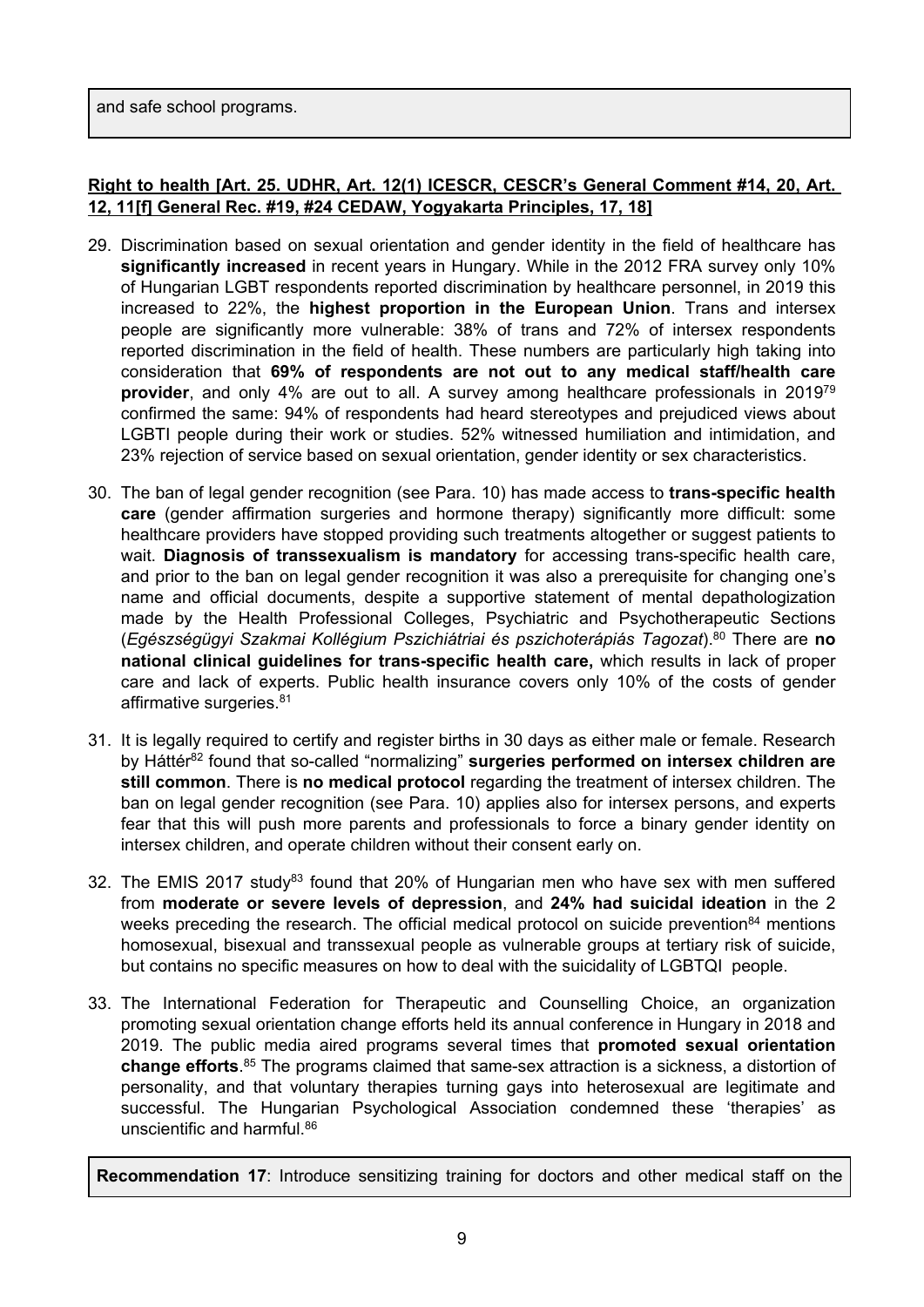specific health needs of LGBTQI persons as part of basic and in-service training.

**Recommendation 18**: Create clinical guidelines on treatment for trans persons, and ensure that costs of gender affirmation procedures are reimbursed by public health insurance.

**Recommendation 19**: Ban medically unnecessary surgeries on intersex minors.

**Recommendation 20**: Ban sexual orientation and gender identity change efforts on minors.

**Recommendation 21**: Include LGBTQI persons, and LGBTQI youth in particular, as <sup>a</sup> specific target group in suicide prevention programs.

#### **Right to family [Art. 17. ICCPR, Yogyakarta Principles, 24]**

- 34. Cohabitation among same-sex couples has been recognized since 1996 $^{\rm 87}$  and since 2009 same-sex couples can enter into **registered partnership<sup>88</sup>** granting them most rights and duties that come with marriage. Notable exceptions include the right to take the partner'<sup>s</sup> name, access to assisted reproduction technologies, joint and second parent adoption. Differences between marriage and registered partnership are **solely based on the gender of partners**, have no reasonable justification, and thus amount to **discrimination based on sexual orientation**.
- 35. Since 2012, the Fundamental Law contains a heterosexual definition of marriage, $^{\rm 89}$  and since 2013 the Fundamental Law defines "family" solely with reference to marriage and parent-child relationships. 90 In December 2020, <sup>a</sup> **new provision was added to the Fundamental Law** stating that "The mother is female, the father is male."<sup>91</sup> The legislative purpose of this amendment is unknown, but it has already been referred to when restricting adoption by nonmarried couples (see Para. 36).
- 36. In December 2020 the Parliament adopted amendments to the Civil Code and the Child Protection Act that **restrict adoption by non-married couples**. 92 Joint adoption has always been limited to (different-sex) spouses, but those living with their same-sex partners were allowed to adopt individually. The new provision does not completely outlaw adoption by <sup>a</sup> non-married person, but it is only possible with <sup>a</sup> special permission by the Minister of Family Affairs; the decision on who is <sup>a</sup> suitable parent will not be made by professionals but by <sup>a</sup> politician. The current minister made it clear in a public interview<sup>93</sup> that the aim of the amendment was to make sure that persons living in same-sex partnership cannot adopt. No public consultation preceded the adoption of the law. Adoption specialists and child rights advocates including UNICEF Hungary criticized the move, arguing that it would result in longer adoption procedures, and by decreasing the number of adoptive parents it would force more children to live out of families or be adopted abroad. 94
- 37. Legislation on **assisted reproduction technologies is openly discriminatory**: while it is possible for married couples, different-sex cohabiting couples and single women to access such services, lesbian couples (whether in registered partnership or cohabiting) are excluded.<sup>95</sup>
- 38. The lack of recognition for same-sex parents creates **legal and practical problems** for the growing number of children living with same-sex parents: they cannot inherit from their nonbiological parent without <sup>a</sup> will, and if there is <sup>a</sup> will their inheritance tax is significantly higher; in case the parents' relationship deteriorates they are not entitled to receive child maintenance from their non-biological parents; and the non-biological parent cannot make even urgent medical decisions on their behalf. De jure discrimination against same-sex parents also **makes discriminatory behavior socially acceptable**. A survey among same-sex couples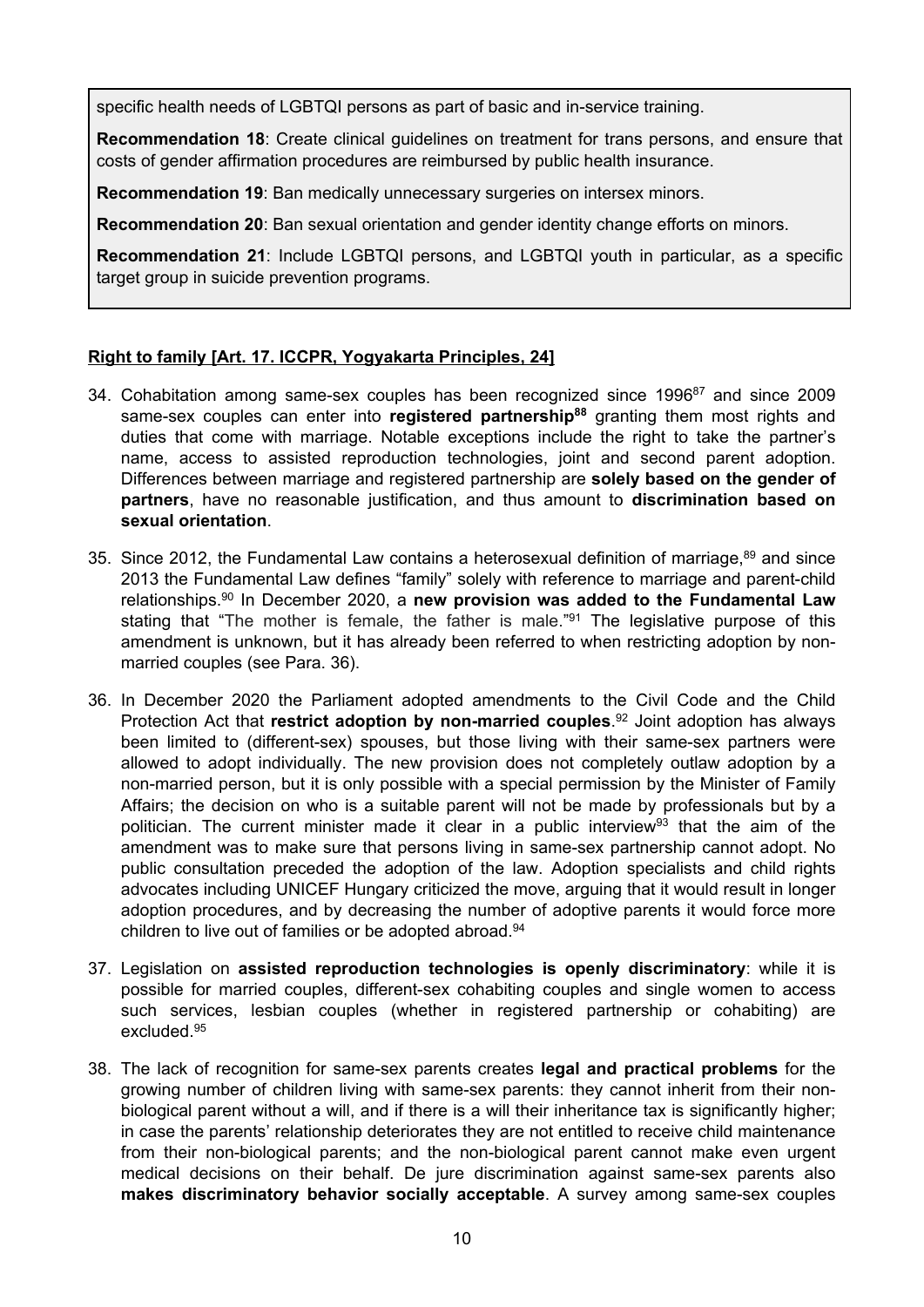raising children in 2017<sup>96</sup> found that the large majority of rainbow families are not out to doctors, kindergartens, schools, workplaces or child protection authorities. They have most likely been discriminated against or have received prejudiced comments at child protection services, workplaces and maternity wards. The legal aid service of Háttér dealt with cases where <sup>a</sup> child was not admitted to <sup>a</sup> school because he was raised by two women, where childcare allowance (*GYED*) or family allowance (*családi pótlék*) were denied from same-sex parents, and where people living in same-sex partnership were discriminated during the (individual) adoption procedure.

**Recommendation 22**: Remove discriminatory differences between registered partnership and marriage, and provide legal recognition to same-sex parenting.

**Recommendation 23**: Take measures to prevent discrimination against same-sex couples and their children in the fields of education, healthcare and access to social benefits.

**Recommendation 24**: Remove discriminatory legislative restrictions for lesbian couples in accessing assisted reproduction technologies.

# **Right to asylum [Art. 1, 3, 1951 Geneva Convention, UNHCR Guidelines no. 9 (2012), Yogyakarta Principles, 23]**

- 39. While sexual orientation is specifically mentioned in the Asylum Act as <sup>a</sup> ground for international protection, **gender identity is not**. 97 In 2014 the Government circulated a draft for public consultation that would have specifically included gender identity as well, but the draft was never submitted to Parliament. Lower level legislation requires that in case an applicant's gender identity differs from their gender recorded in their documents, the former should be taken into consideration for placement and choosing the gender of case workers and translators. 98 The **information materials and the website** of the National Directorate-General for Aliens Policing (OIF) fail to mention sexual orientation, gender identity and expression as recognized grounds of persecution.
- 40. Hungary used to require scientifically unfounded **projective psychological** tests to assess the sexual orientation of asylum seekers. This practice was declared by the ECJ to violate the human rights of asylum seekers and has since been discontinued.<sup>99</sup>
- 41. Even before the ban on legal gender recognition (see Para. 10), residents without Hungarian citizenship including recognized refugees **could not change their name and gender marker on official documents**. The Constitutional Court found this to violate the fundamental rights of trans people,<sup>100</sup> but the legislator has not adopted legislation by the deadline set by the Court (December 31, 2018). Later the ECtHR also found that the lack of such procedure violates the right to respect for private life under Article 8 of the European Convention on Human Rights. $^{10^{\circ}}$ The just satisfaction was paid to the applicant, but he still has to live with papers not in line with his gender identity.
- 42. For several years, asylum seekers were kept in temporary accommodations next to the border ('transit zones') until their application was assessed. In response to <sup>a</sup> judgment delivered by the CJEU criticizing the Hungarian asylum procedure,<sup>102</sup> the transit zones were closed down. New legislation has been adopted that requires applicants to submit <sup>a</sup> letter of intent at <sup>a</sup> few designated embassies outside of Hungary before they can legally apply for asylum within Hungary. 103 This makes the **Hungarian asylum system practically inaccessible** to anyone.

**Recommendation 25**: Amend the Asylum Law to specifically include gender identity and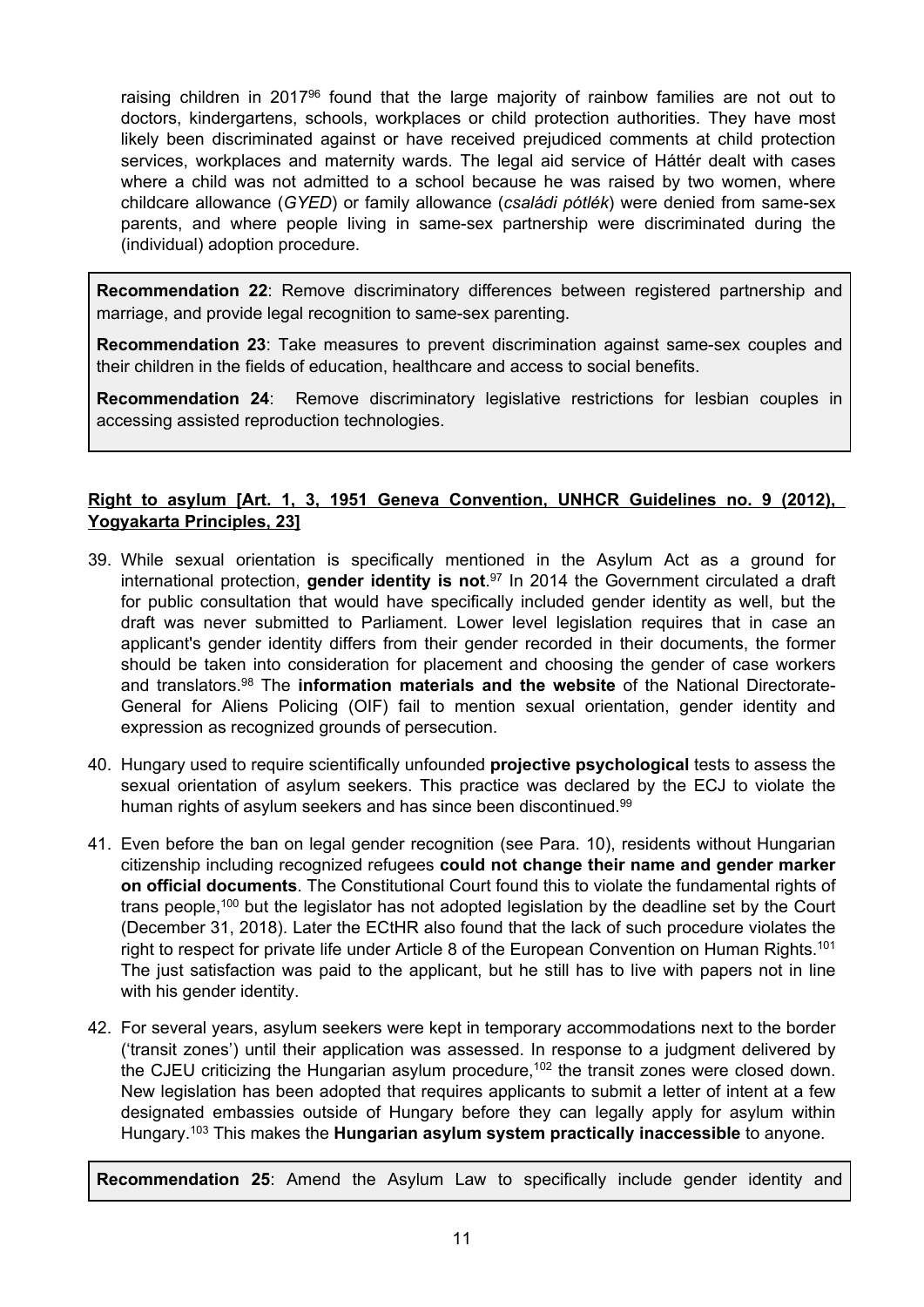expression as grounds of persecution.

**Recommendation 26**: Provide information, safe housing and appropriate medical and social services for LGBTQI asylum seekers.

#### **Endnotes**

- 1 [http://lmbtszovetseg.hu/sites/default/files/mezo/file/lmbtszov\\_uprlepesek\\_2017jun.pdf](http://lmbtszovetseg.hu/sites/default/files/mezo/file/lmbtszov_uprlepesek_2017jun.pdf)
- 2 Fundamental Law of Hungary, Art. XV:2
- 3 Fundamental Law of Hungary, Art. IX:5
- <sup>4</sup> Act no. V. of 2013 on the Civil Code, Art. 2:54(5)
- 5 [https://index.hu/belfold/2019/05/15/kover\\_laszlo\\_forum\\_normalis\\_homoszexualisok\\_pedofilia](https://index.hu/belfold/2019/05/15/kover_laszlo_forum_normalis_homoszexualisok_pedofilia)
- 6 <https://telex.hu/belfold/2020/10/04/orban-viktor-kossuth-radio-interju-koronavirus-jarvany-meseorszag-mesekonyv>
- 7 <https://444.hu/2019/06/14/a-pride-betiltasat-kovetelte-a-fidesz-kepviseloje-a-parlamentben>
- <sup>8</sup> [https://index.hu/belfold/2020/11/04/semjen\\_zsolt\\_genderpropaganda\\_kdnp/](https://index.hu/belfold/2020/11/04/semjen_zsolt_genderpropaganda_kdnp/)
- 9 [https://tev.hu/wp-content/uploads/2019/07/TEV\\_Antiszemitizmus2018-Median\\_72dpiKE%CC%81SZ.pdf](https://tev.hu/wp-content/uploads/2019/07/TEV_Antiszemitizmus2018-Median_72dpiKE%CC%81SZ.pdf)
- 10 <https://ec.europa.eu/commfrontoffice/publicopinion/index.cfm/survey/getsurveydetail/instruments/special/surveyky/2251>
- 11 <https://fra.europa.eu/en/data-and-maps/2020/lgbti-survey-data-explorer>
- 12 <https://fra.europa.eu/en/publications-and-resources/data-and-maps/survey-fundamental-rights-lesbian-gay-bisexual-and>
- <sup>13</sup> Act no. CXXVII of 2020 on amending laws to strengthen the enforcement of the principle of equal treatment 14 <https://helsinki.hu/en/assessment-of-the-activities-and-independence-of-hungarys-ombudsperson/>
- 
- 15 <https://nhri.ohchr.org/EN/AboutUs/GANHRIAccreditation/Documents/SCA%20Report%20October%202019%20English.pdf>
- 16 <https://rm.coe.int/fifth-report-on-hungary/16808b57e8>
- <sup>17</sup> Act no. XXX of 2020, Art. 33. Amended provisions: Act no. I of 2010 on the registry procedure, Arts. 3:x, 44:3, 69/B:1:be, 69/B:3
- 18 <https://www.facebook.com/230520050844602/photos/a.444597792770159/659477584615511/>
- 19 <https://www.facebook.com/CommissionerHR/posts/1512688642240374>
- <sup>20</sup> [https://www.europarl.europa.eu/doceo/document/TA-9-2020-0054\\_EN.html](https://www.europarl.europa.eu/doceo/document/TA-9-2020-0054_EN.html) [https://www.europarl.europa.eu/doceo/document/TA-9-2021-0089\\_EN.html](https://www.europarl.europa.eu/doceo/document/TA-9-2021-0089_EN.html)
- 21 <https://www.ohchr.org/EN/NewsEvents/Pages/DisplayNews.aspx?NewsID=25844>
- 22 <https://spcommreports.ohchr.org/TMResultsBase/DownLoadPublicCommunicationFile?gId=25172>
- 23 [https://www.coe.int/en/web/ingo/newsroom/-/asset\\_publisher/BR9aikJBXnwX/content/call-to-hungary-to-align-legal](https://www.coe.int/en/web/ingo/newsroom/-/asset_publisher/BR9aikJBXnwX/content/call-to-hungary-to-align-legal-gender-recognition-with-internationally-recognized-human-rights-standards)[gender-recognition-with-internationally-recognized-human-rights-standards](https://www.coe.int/en/web/ingo/newsroom/-/asset_publisher/BR9aikJBXnwX/content/call-to-hungary-to-align-legal-gender-recognition-with-internationally-recognized-human-rights-standards)
- <sup>24</sup> [https://www.unaids.org/en/resources/presscentre/pressreleaseandstatementarchive/2020/may/20200508\\_hungary](https://www.unaids.org/en/resources/presscentre/pressreleaseandstatementarchive/2020/may/20200508_hungary)
- <sup>25</sup> <u><https://www.ohchr.org/Documents/Issues/LGBT/LGBTIpeople.pdf></u>
- <sup>26</sup> <u><https://fra.europa.eu/en/data-and-maps/2020/lgbti-survey-data-explorer></u>
- <sup>27</sup> <https://hatter.hu/kiadvanyaink/uniform>
- <sup>28</sup> Act no. C of 2012 on the Criminal Code, Arts. 332 and 216
- <sup>29</sup> Order no. 30/2019. (VII. 18.) of the National Chief of Police on the implementation of police tasks related to the handling of hate crimes
- <sup>30</sup> Circular no. NF 1621/2015/3. of the Office of the Prosecutor General
- 31 [https://bsr.bm.hu/document/open?url=https://bsr-sp.bm.hu%2fBSRVIR%2fENyUBS18+Kitoltesi+Szabalyzat+2019.12.01\\_](https://bsr.bm.hu/document/open?url=https://bsr-sp.bm.hu%2fBSRVIR%2fENyUBS18+Kitoltesi+Szabalyzat+2019.12.01_ver20191125125646.pdf&id=64) [ver20191125125646.pdf&id=64](https://bsr.bm.hu/document/open?url=https://bsr-sp.bm.hu%2fBSRVIR%2fENyUBS18+Kitoltesi+Szabalyzat+2019.12.01_ver20191125125646.pdf&id=64)

- <sup>33</sup> [https://gyuloletellen.hu/sites/default/files/wgahc\\_rule9\\_submission\\_cm\\_191024.pdf](https://gyuloletellen.hu/sites/default/files/wgahc_rule9_submission_cm_191024.pdf)
- 34 <https://hatter.hu/kiadvanyaink/running-through-hurdles-obstacles-in-the-access-to-justice-for-victims-of-anti-lgbti>
- <sup>35</sup> Letter from the Head of the Legal Assistance Department of the Ministry of Justice to Háttér Society dated 26 July 2018
- <sup>36</sup> [https://gyuloletellen.hu/sites/default/files/shelter\\_national\\_report\\_hungary\\_en.pdf](https://gyuloletellen.hu/sites/default/files/shelter_national_report_hungary_en.pdf)
- 37 <https://rm.coe.int/fifth-report-on-hungary/16808b57e8>
- 38 <https://hatter.hu/kiadvanyaink/they-can-be-anything-employment-and-workplace-discrimination-against-lgbtqi-people-in>
- <sup>39</sup> <https://hatter.hu/kiadvanyaink/kirekesztesarcai>

<sup>32</sup> <https://bsr.bm.hu/>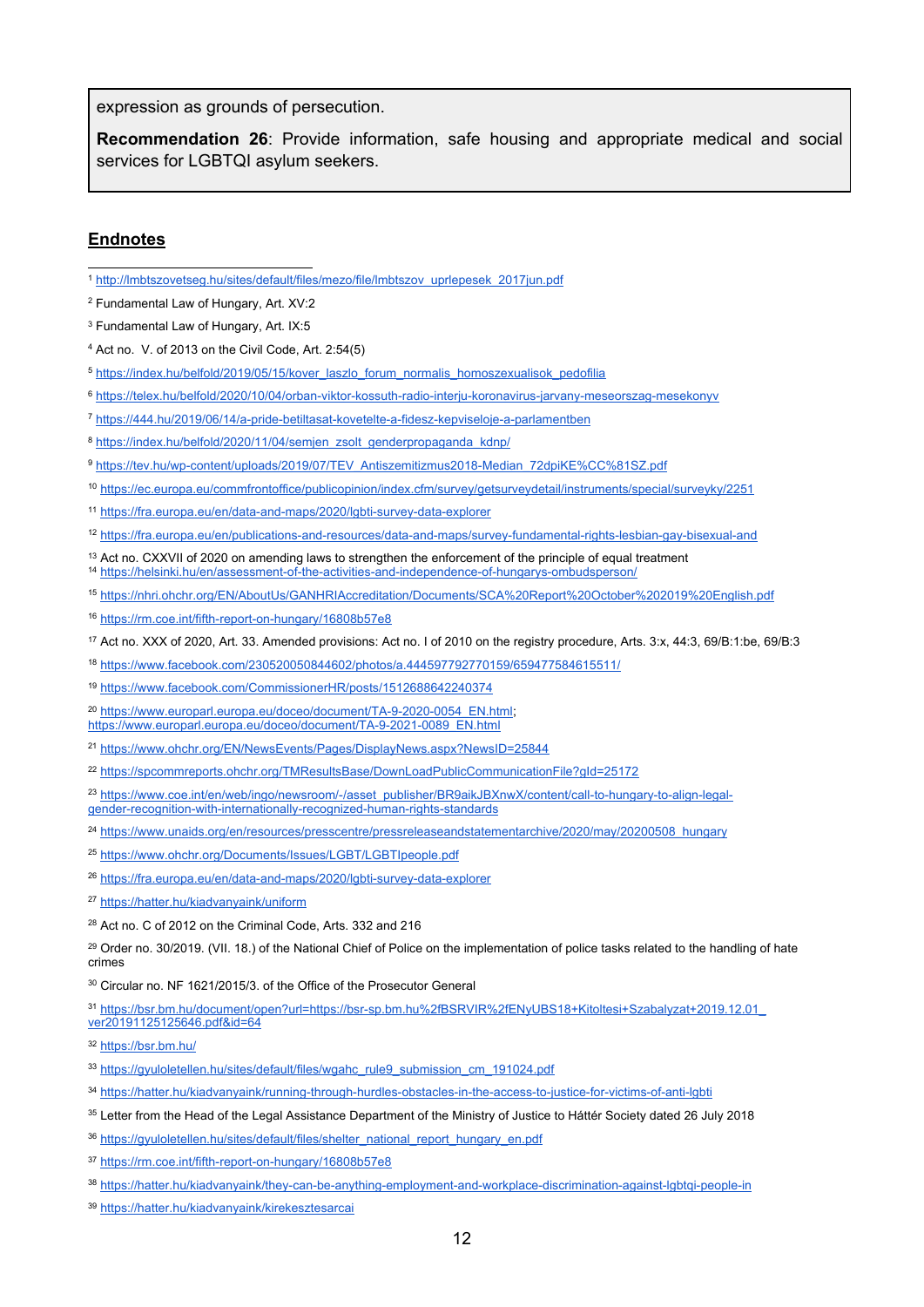<sup>40</sup> Act no. CXXV of 2003 on Equal Treatment and the Promotion of Equal Opportunities

- 42 <https://en.hatter.hu/publications/they-can-be-anything-employment-and-workplace-discrimination-against-lgbtqi-people-in>
- 43 <https://en.hatter.hu/publications/they-can-be-anything-employment-and-workplace-discrimination-against-lgbtqi-people-in>
- <sup>44</sup> Budapest Regional Court 103.K.700.197/2019/6.
- 45 <https://mihazank.hu/toroczkai-a-devianciat-nem-unnepelni-hanem-kezeltetni-kell/>
- 46 <https://24.hu/kozelet/2019/06/14/pride-betiltas-fidesz/>
- <sup>47</sup> Budapest Regional Court 11.K.704.923/2020/15.
- <sup>48</sup> Pest County Government Office PE-06/01/01076-10/2019
- 49 <https://hirado.hu/belfold/cikk/2020/09/30/duro-dora-nyilvanosan-ledaralta-az-lmbtq-mesekonyvet>
- <sup>50</sup> [https://mandiner.hu/cikk/20201004\\_demonstraciot\\_tartott\\_a\\_labrisz\\_leszbikus\\_egyesulet\\_szekhaza\\_elott\\_a\\_mi\\_hazank\\_mozgalom](https://mandiner.hu/cikk/20201004_demonstraciot_tartott_a_labrisz_leszbikus_egyesulet_szekhaza_elott_a_mi_hazank_mozgalom)
- <sup>51</sup> <https://citizengo.org/hu/fm/182339-vegye-le-kinalatabol-az-lmbtq-mesekonyvet-pagony-gyerekkonyvesbolt-tobbi-arusitohely>
- <sup>52</sup> <https://mihazank.hu/a-mi-hazank-peldat-mutat-a-labrisz-leszbikus-egyesuletnek/>
- 53 <https://telex.hu/belfold/2020/10/04/orban-viktor-kossuth-radio-interju-koronavirus-jarvany-meseorszag-mesekonyv>
- 54 <https://telex.hu/belfold/2020/10/08/meseorszag-mindenkie-ovoda-gulyas-gergely-kiskoruak-veszelyeztetese>
- <sup>55</sup> Budapest Government Office BP/2200/00868-2/2021
- 56 [https://www.facebook.com/mezokovesdkepekben/photos/a.548748668621371/1711427619020131/](https://www.facebook.com/mezokovesdkepekben/photos/a.548748668621371/1711427619020131/?type=3)
- <sup>57</sup> <u><https://444.hu/2020/10/08/csepelen-az-osszes-ovodaban-betiltottak-a-meseorszag-mindenkie-konyvet></u>
- <sup>58</sup> <u><https://kdnp.hu/hirek/kdnp-keresere-diosdon-nem-lesz-meseorszag-mindenke></u>
- 59 <https://magyarnemzet.hu/belfold/veszprem-sem-ker-a-mesekonyvbe-bujtatott-lmbtq-propagandabol-8944853/>
- 60 [https://index.hu/belfold/2020/11/06/nagykata\\_szabo\\_akos\\_lmbtq/](https://index.hu/belfold/2020/11/06/nagykata_szabo_akos_lmbtq/)
- 61 <https://telex.hu/belfold/2020/12/18/a-kormanyhivatal-szerint-jogserto-a-meseorszag-mindenkie-cimu-konyv-betiltasa-mezokovesden>
- <sup>62</sup> Media Council MN/31406-9/2020
- <sup>63</sup> Media Council 221/2019. (II. 19.)
- <sup>64</sup> Media Council 568/2019. (V. 14.)
- <sup>65</sup> Media Council MN/23195-6/2019
- <sup>66</sup> Media Council 405/2020. (IV.28.)
- 67 <https://index.hu/sport/2021/03/22/nem-hrutka-az-egyetlen-akitol-elkoszontek-a-sportmediaban/>
- <sup>68</sup> <u>http://www.miniszterelnok.hu/szamizdat-6</u>/
- 69 Act no. LXXVI of 2017 on the transparency of foreign funded organizations
- <sup>70</sup> European Court of Justice C-78/18
- <sup>71</sup> Applications no. 2020-2-HU01-KA205-079070 and 2020-3-HU01-KA205-093799
- 72 <https://en.hatter.hu/publications/supportive-friends-unprepared-institutions>
- 73 <http://www.sokszinusegoktatas.hu/sites/default/files/uploads/iskolai-zaklatas-a4-online.pdf>

<sup>74</sup> Govt. Decree no 110/2012. (VI. 4.) on publishing, introducing and implementing the National Core Curriculum, as amended by Govt. Decree 5/2020. (I. 31.)

- 75 <http://melegsegesmegismeres.hu/>
- <sup>76</sup> Motion for <sup>a</sup> parliamentary resolution H/12067
- <sup>77</sup> Act no. CXC of 2011 on the national public education, Art. 3:9a
- <sup>78</sup> Fundamental Law of Hungary, Art. XVI
- 79 <https://hatter.hu/kiadvanyaink/open-doors-report>
- $^\mathrm{80}$  Letter no. 22951-1/2013/EGP of the Ministry of Human Capacities to Transvanilla Transgender Associatior
- 81 Act no. LXXXIII of 1997 on mandatory health insurance, Art. 23 k); Government Decree no. 284/1997. (XII. 23.), Appendix I, par. 6.
- 82 <https://hatter.hu/kiadvanyaink/bringin-jelentes>
- <sup>83</sup> [https://www.esticom.eu/Webs/ESTICOM/EN/emis-2017/survey-report/EMIS\\_2017\\_REPORT\\_ECDC.pdf](https://www.esticom.eu/Webs/ESTICOM/EN/emis-2017/survey-report/EMIS_2017_REPORT_ECDC.pdf?__blob=publicationFile&v=1)
- <sup>84</sup> [https://www.hbcs.hu/uploads/jogszabaly/2582/fajlok/EMMI\\_szakmai\\_iranyelve\\_felnottkori.pdf](https://www.hbcs.hu/uploads/jogszabaly/2582/fajlok/EMMI_szakmai_iranyelve_felnottkori.pdf)
- <sup>85</sup> Duna TV 21 January 2018; M5 16 January 2019; M5 11 September 2019
- 86 <https://www.facebook.com/230520050844602/posts/387422465154359/>

<sup>41</sup> Act no. I. of 2012 on the Labor Code